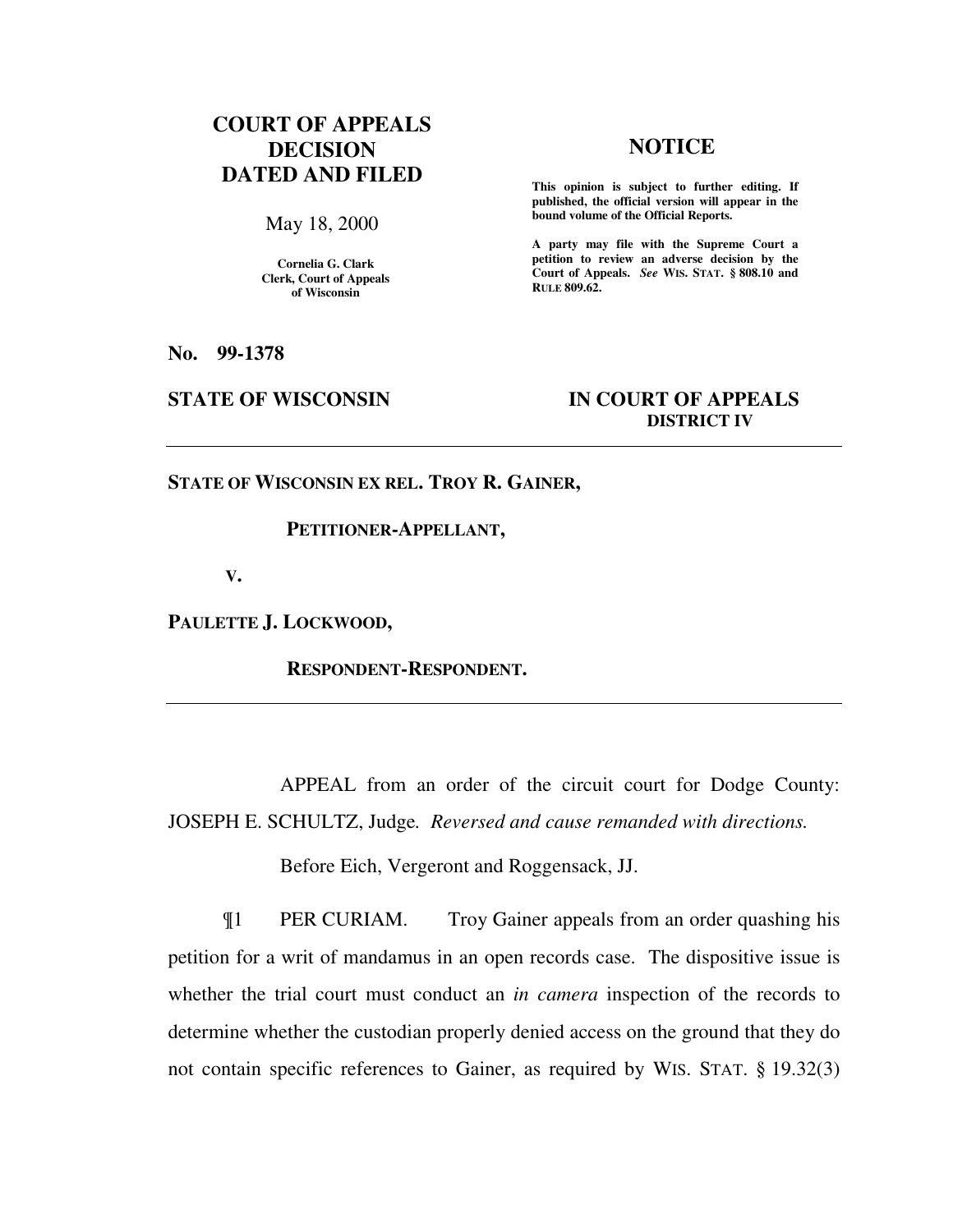$(1997-98)^1$  when the request is made by an incarcerated person. We conclude that an *in camera* inspection is necessary in this case, and we reverse and remand for the inspection.

¶2 The open records law provides, with certain exceptions, that "any requester has a right to inspect any record." *See* WIS. STAT. § 19.35(1). However, the definition of requester excludes "committed or incarcerated persons" unless the requested record "contains specific references to that person … and the record is otherwise accessible to the person by law." *See* WIS. STAT. § 19.32(3). Gainer does not dispute that he is an "incarcerated person" as that term is defined in WIS. STAT. § 19.32(1b).

¶3 Gainer submitted an open records request for specific records relating to an inmate protest demonstration and its suppression. The agency's final decision on the request was made by William D. Ridgely, the Department of Corrections record custodian. Ridgely denied the request because the records do not contain specific references to Gainer.<sup>2</sup>

¶4 Gainer petitioned for a writ of mandamus. After briefing, the trial court quashed the writ. The court concluded that "it is clear" that the records do not contain specific references to Gainer. However, there is no indication in the

-

<sup>&</sup>lt;sup>1</sup> All references to the Wisconsin Statutes are to the 1997-98 version unless otherwise noted.

 $2$  The initial decision was made by Paulette Lockwood, and Gainer named her as respondent in his mandamus petition. Later, both Gainer and Lockwood requested that Ridgely be included as a respondent. Lockwood's attorney, who is also counsel for Ridgely, wrote that because Ridgely's decision was the final one by the agency, it was the only decision reviewable in this action. The trial court did not expressly decide the requests to add Ridgely. However, the court apparently agreed with them, because it reviewed only the decision by Ridgely. In this appeal, we confine our discussion to Ridgely's decision.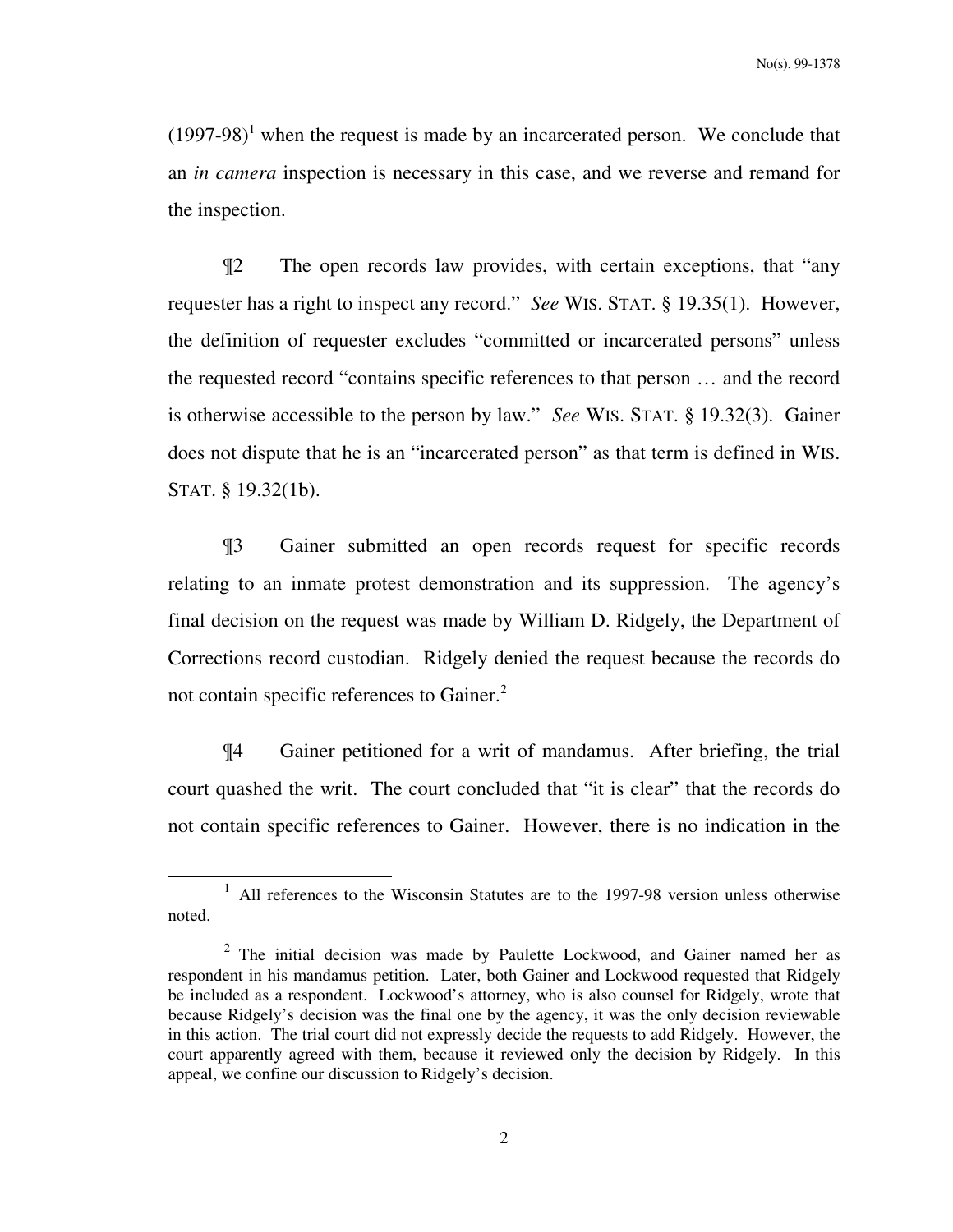appellate record that the records were available to the court for review, or that an *in camera* inspection of them occurred.

¶5 On appeal, Gainer argues that the trial court erred by making its decision without reviewing any records. Ridgely argues that Gainer's petition should be quashed because Ridgely determined that there are no specific references to Gainer, and therefore Gainer is not properly a requester.

¶6 The essence of Ridgely's position is that no judicial review is possible when a custodian states that the requested record does not contain a specific reference to the incarcerated person. This is the necessary implication of Ridgely's argument that Gainer's mandamus petition should be quashed. Ridgely's brief assumes, without argument or an independent factual basis in the record, that the custodian was correct in his determination that there are no specific references to Gainer. We have not found any case law addressing the issue of *in camera* review for "specific references." However, we conclude that an *in camera* inspection should occur.

¶7 This case is similar to *George v. Knick*, 188 Wis. 2d 594, 525 N.W.2d 143 (Ct. App. 1994). In *George*, an inmate requested copies of certain conduct reports filed against other inmates. The custodian denied the request on the basis of a statutory exception for records which might threaten institution security. *See* WIS. STAT. § 19.35(1)(am)2.c. The trial court denied the mandamus petition without an *in camera* inspection. We reversed, and emphasized the importance of *in camera* inspection. We said that in some circumstances an inspection might not be necessary because the content of the record could be determined from the type of document, such as a judgment of conviction. However, in other cases an inspection would be necessary, even when the record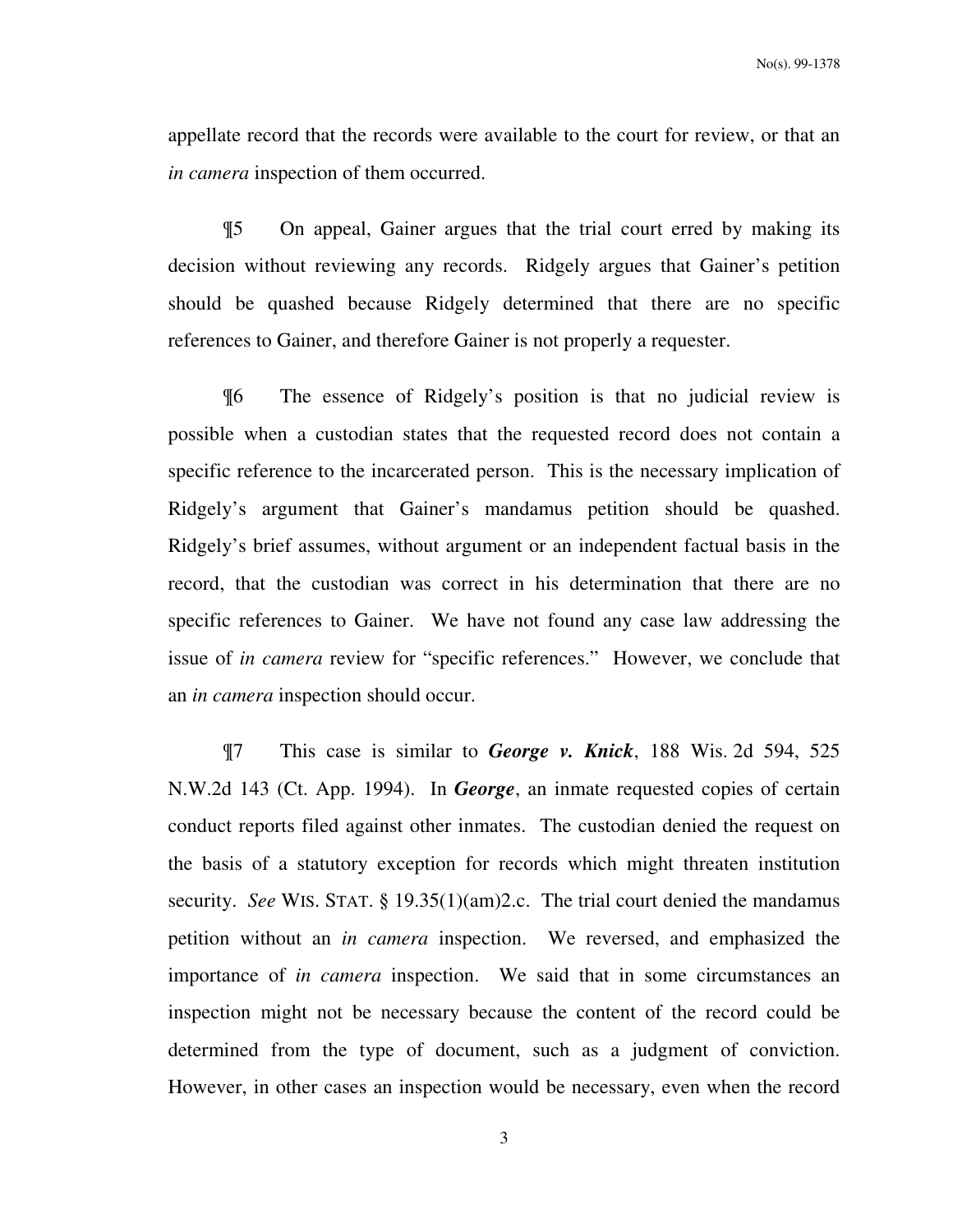request was denied under a specific statutory exception. "There is no way to test a record custodian's reasons for withholding a record, the contents of which are unknown, without an *in camera* inspection by a trial court." *Id.* at 600. As to that particular inmate's request, we concluded that the potential threat to institution security could not be evaluated without inspecting the records.

¶8 *George* appears quite similar to the case before us. Ridgely has denied the request using a specific statutory exception. As in *George*, there is no way to test the accuracy of that decision other than by *in camera* inspection. *George* makes it clear that we are not to simply accept the custodian's conclusion at face value. The records Gainer has requested are not ones whose content can be determined from their description alone. Ridgely's argument, if adopted, would put Gainer in an impossible position by requiring him to show that the documents contain specific references to him, even before he has been able to view the documents or ask a court to inspect them.

¶9 In addition, we do not see any reason *not* to have an *in camera* inspection in this case. The question about the records is limited to a very definite, identifiable issue: do they contain specific references to Gainer? There seems to be no dispute about what documents would be produced for *in camera* inspection, and there is no question about what the court would be looking for. Although the legislature has decided to restrict the record access of incarcerated persons, there is no indication that it has sought to eliminate judicial review of whether a person is properly considered a requester.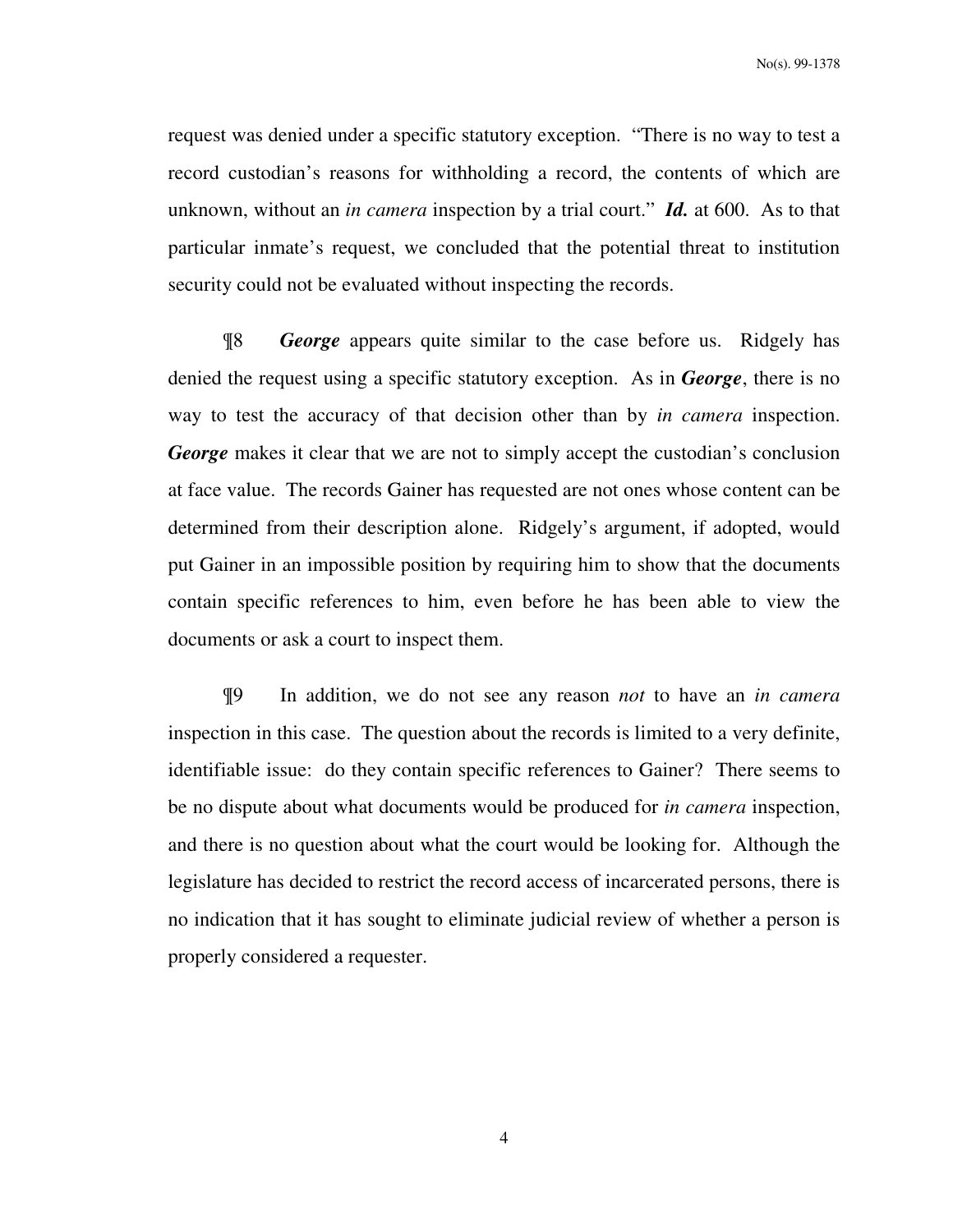¶10 Accordingly, we reverse and remand for an *in camera* inspection as to whether the requested records contain specific references to Gainer. $3$  In the trial court's dismissal order, it determined that Gainer's mandamus petition was frivolous and that this constituted a dismissal within the meaning of WIS. STAT. § 801.02(7)(d). Our opinion necessarily reverses that determination as well.

*By the Court.*—Order reversed and cause remanded with directions.

 This opinion will not be published. *See* WIS. STAT. RULE 809.23(1)(b)5.

-

 $3$  The initial decision by Lockwood denied the request partly on the ground that release of the records would jeopardize informants and cause a breach of security. The respondents have not relied on that ground in these proceedings. However, if they make such an argument on remand, the trial court may also address those issues in its *in camera* inspection.